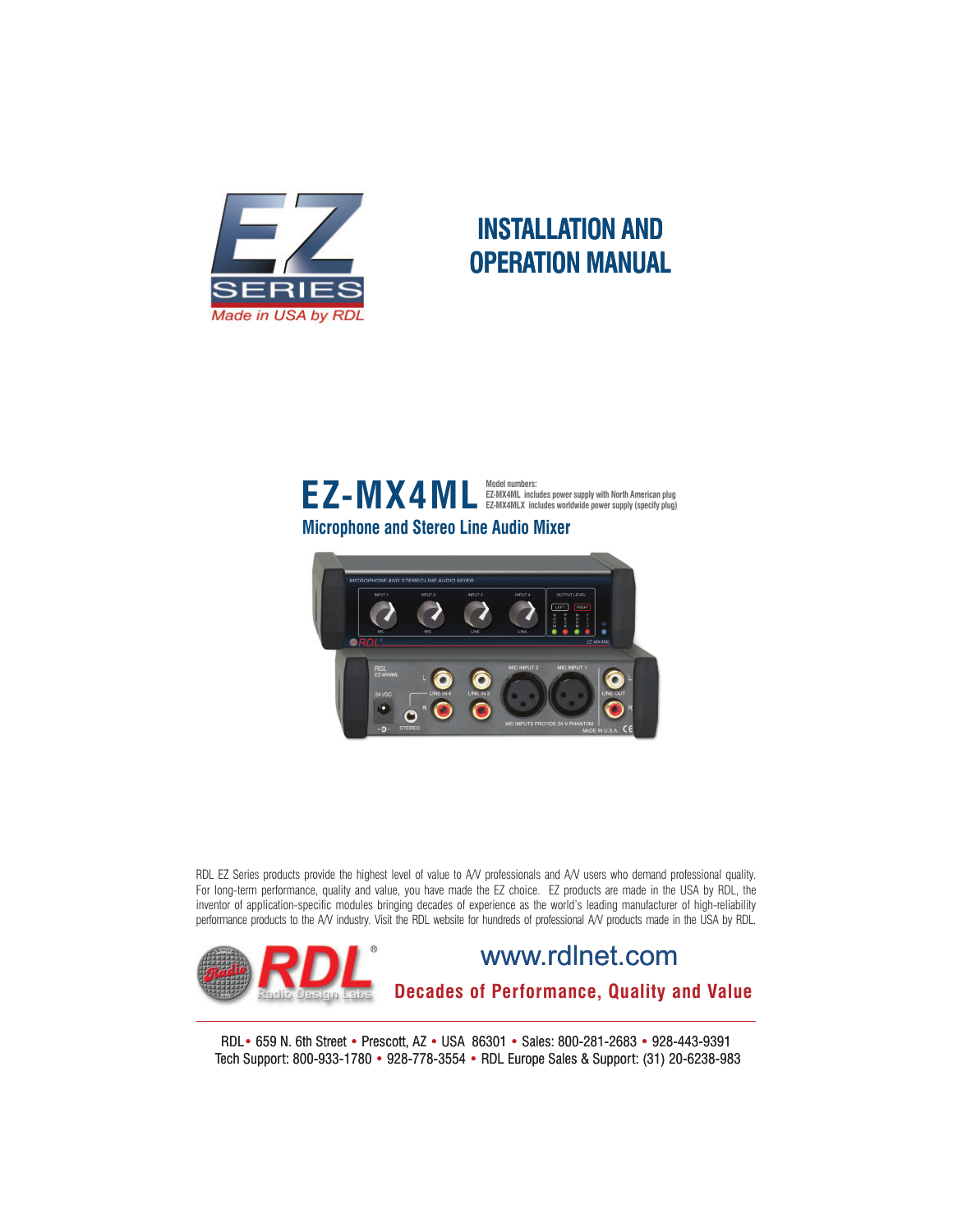## **EZ-MX4ML Microphone and Stereo Line Audio Mixer**

- Four Input Mixer, Two Mic and Two Line Inputs
- Two Balanced Microphone Inputs on XLR
- One Unbalanced Line Input on RCA Jacks
- One Line Input on MINI or RCA Jacks
- Unbalanced Output on RCA Jacks
- Microphone Inputs Provide Phantom Voltage
- Dual-LED VU Meter for Each Channel

The EZ-MX4ML is a stereo audio mixer with two mic and two line inputs. The mic inputs provide phantom voltage on XLR jacks. Both line inputs connect through RCA jacks; one also includes a MINI-jack input. Left and right channel LED VU metering facilitates easy level adjustment. The EZ-MX4ML is used in houses of worship, restaurants, clubs, meeting rooms, studios, broadcast and commercial sound systems.

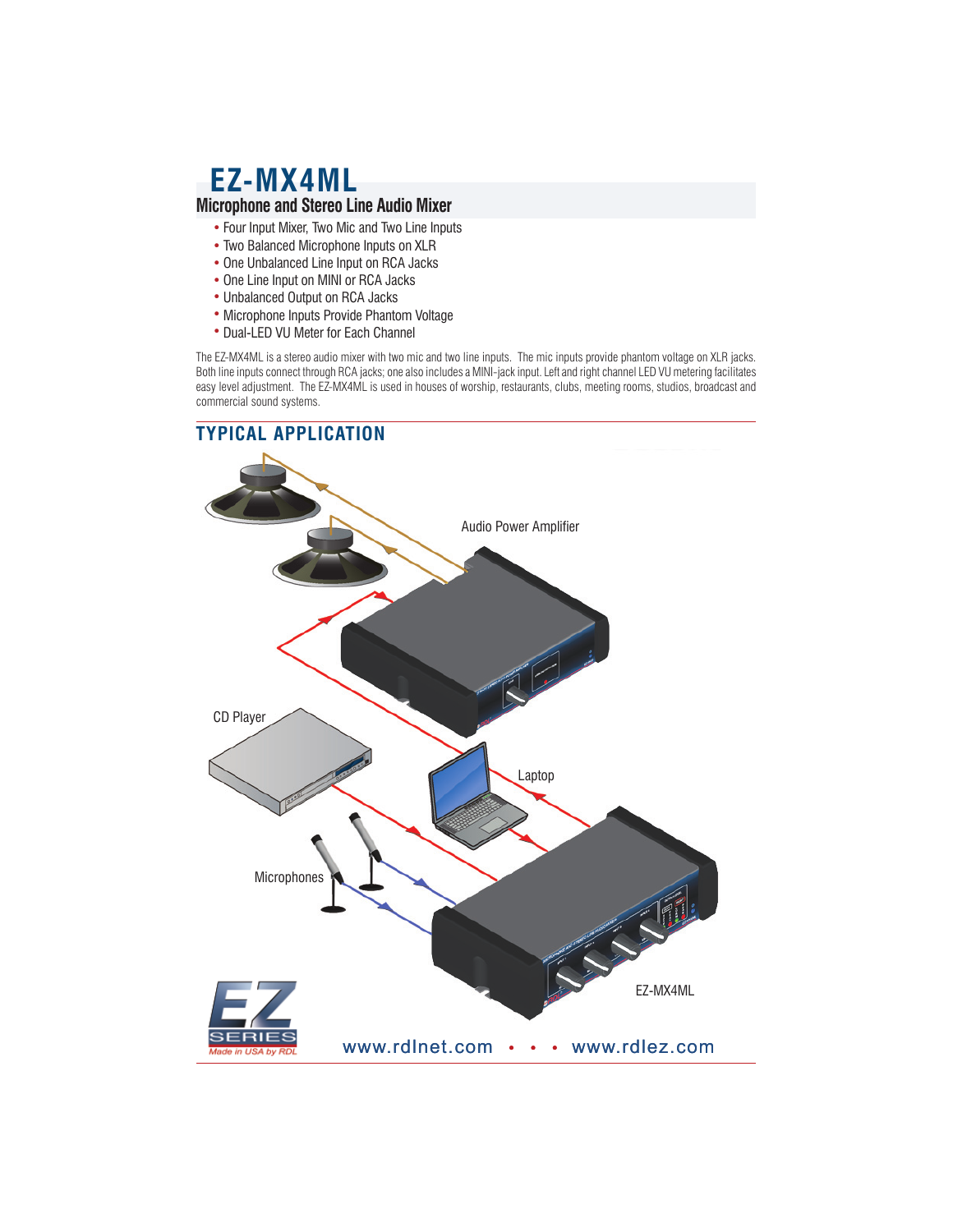